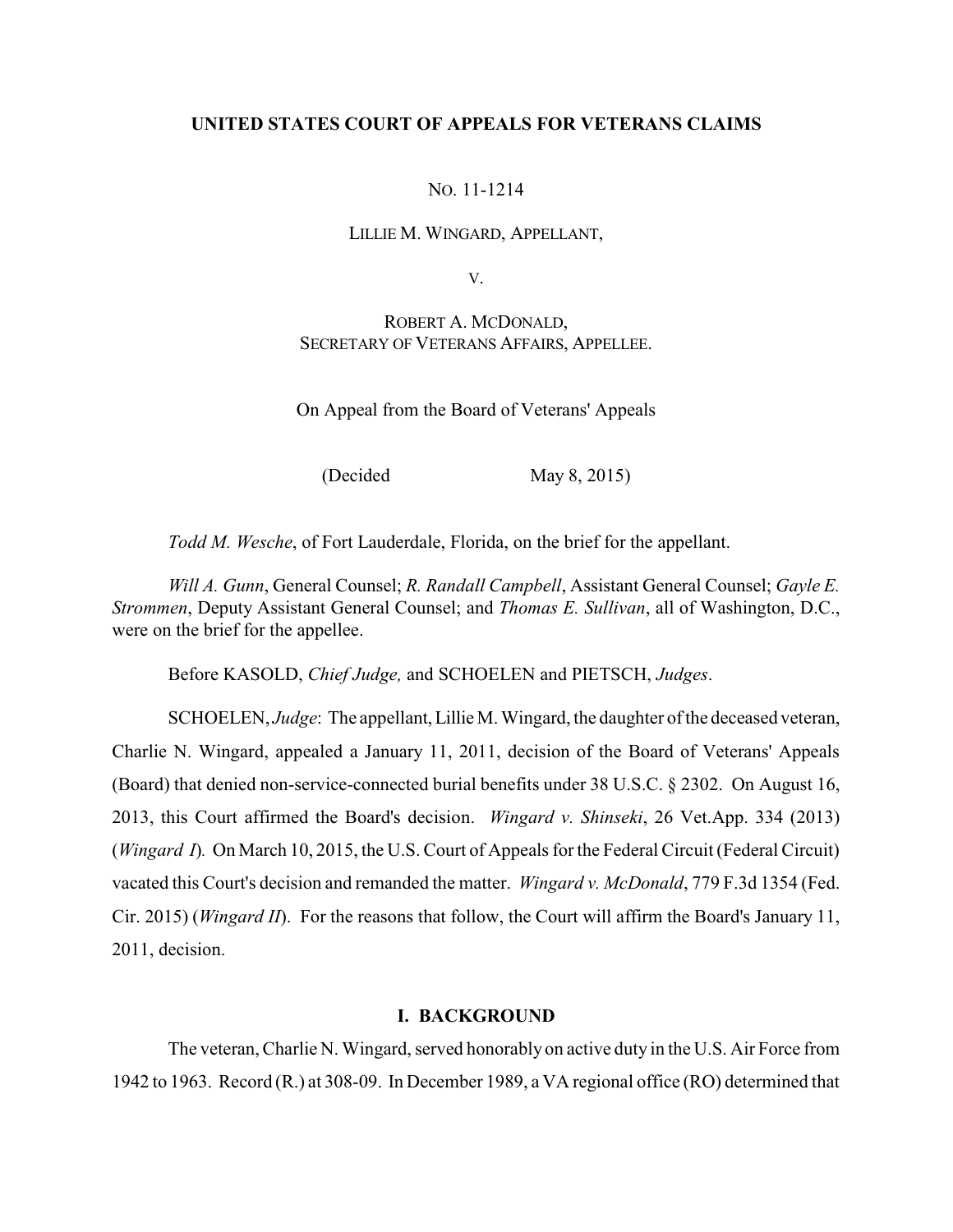Mr. Wingard's inguinal hernia was service connected, but upon finding "no evidence of recurrence" assigned a noncompensable disability evaluation. R. at 304.

On September 23, 2005, Mr. Wingard died from non-service-connected conditions. R. at 102. It is undisputed that at the time of his death, he did not have any claims pending, he was not in receipt of pension, and his only service-connected condition was rated 0% disabling.

In the January 2011 decision on appeal, the Board denied the appellant's claim for nonservice-connected burial benefits under 38 U.S.C. § 2302 and 38 C.F.R. §3.1600(b) (2010). R. at 3-11. The Board found that the criteria for non-service-connected burial benefits had not been met because, among other things, Mr. Wingard was not "in receipt of any compensation or pension" at the time of his death. R. at 5, 7; *see* 38 U.S.C. § 2302(a)(1). The Board stated: "[A]lthough [Mr. Wingard] has been service-connected for residuals of an inguinal hernia since 1989, this disability has always been at a noncompensable level. Therefore, he was not in receipt of any disability compensation." R. at 7-8.

On appeal to this Court, the appellant argued that she satisfied the criteria for non-serviceconnected burial benefits because (1) the phrase "in receipt of compensation" in section  $2302(a)(1)$ should be interpreted to include those veterans who were *entitled to receive* compensation at death, and (2) Mr. Wingard was entitled to receive compensation at the time of his death because 38 U.S.C. §§ 1110 and 1155 prohibited the Secretary from assigning him a noncompensable evaluation upon finding that his inguinal hernia was service connected. Appellant's Brief (Br.) at 5-15, 18-19. The appellant also challenged 38 U.S.C. § 2302(a)(1) on equal protection grounds, asserting that there was no rational basis for distinguishing between veterans with service-connected disabilities who are receiving compensation, and veterans who have service-connected disabilities and were entitled to receive compensation as a matter of law. *Id*. at 15-18. In addition to disputing the merits of the appellant's arguments, the Secretary asserted that the Court lacked jurisdiction to consider the appellant's challenge to regulations permitting the assignment of noncompensable ratings. Secretary's Br. at 16-17.

In its August 16, 2013, decision, this Court held that the statutory prohibition on judicial review of the content of the rating schedule did not preclude the Court from addressing the appellant's argument that the Secretary's regulations, which provide for the assignment of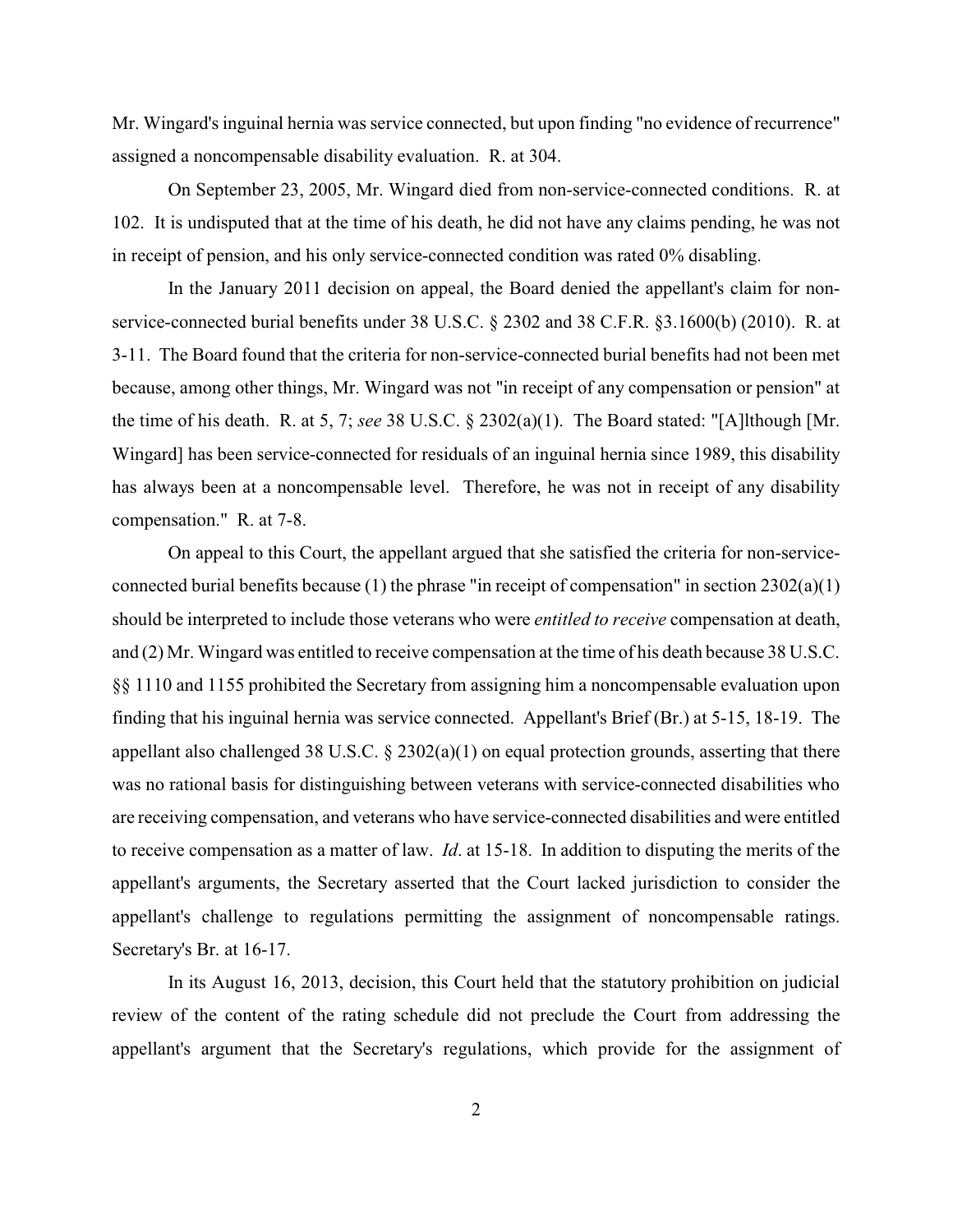noncompensable disability evaluations, are contrary to the plain and unambiguous language of 38 U.S.C. §§ 1110 and 1155. *Wingard I*, 26 Vet.App. at 339-40. On review, the Court affirmed the Board's January 2011 decision denying non-service-connected burial benefits upon finding that the Secretary's interpretation – that sections 1110 and 1155 allow VA to assign noncompensable disability evaluations – was reasonable and that, therefore, the appellant failed to demonstrate that Mr. Wingard was entitled to receive compensation at the time of his death. *Id*. at 340-47. As a result of that determination, the Court (1) deemed it unnecessary to address whether the requirement that a veteran be "in receipt of compensation" at the time of death pursuant to 38 U.S.C. § 2302(a)(1) includes veterans who were *entitled to receive* compensation at the time of death, and (2) found that the appellant failed to demonstrate an equal protection violation because her constitutional challenge to section 2302(a)(1) also relied on the Court holding that Mr. Wingard was entitled to receive compensation during his lifetime. *Id*. at 347-48.

On appeal, the Federal Circuit held that 38 U.S.C. § 7252(b), which provides that the "Court may not review the schedule of ratings for disabilities adopted under section 1155 . . . or any action of the Secretary in adopting or revising that schedule," "precludes th[is] . . . Court from determining whether the schedule, by including a 0% [disability] rating, substantively violates statutory constraints." *Wingard II*, 779 F.3d at 1356. Accordingly, the Federal Circuit vacated the Court's August 16, 2013, decision and remanded the matter for actions consistent with its opinion.

### **II. ANALYSIS**

When a veteran dies as a result of a non-service-connected disability, the Secretary may pay a sum not exceeding \$300 to the person who bore the cost of the veteran's burial and funeral expenses, if the veteran "at the time of death was in receipt of compensation (or but for the receipt of retirement pay would have been entitled to compensation) or was in receipt of pension." 38 U.S.C. § 2302(a)(1). As noted above, it is undisputed that Mr. Wingard was not "in receipt" of compensation at the time of death. The appellant argues, however, that the January2011 Board erred when it denied non-service-connected burial benefits because (1) the requirement in section  $2302(a)(1)$  that a veteran be "in receipt of compensation" at the time of death includes veterans who were *entitled to receive* compensation at the time of death and (2) Mr. Wingard was entitled to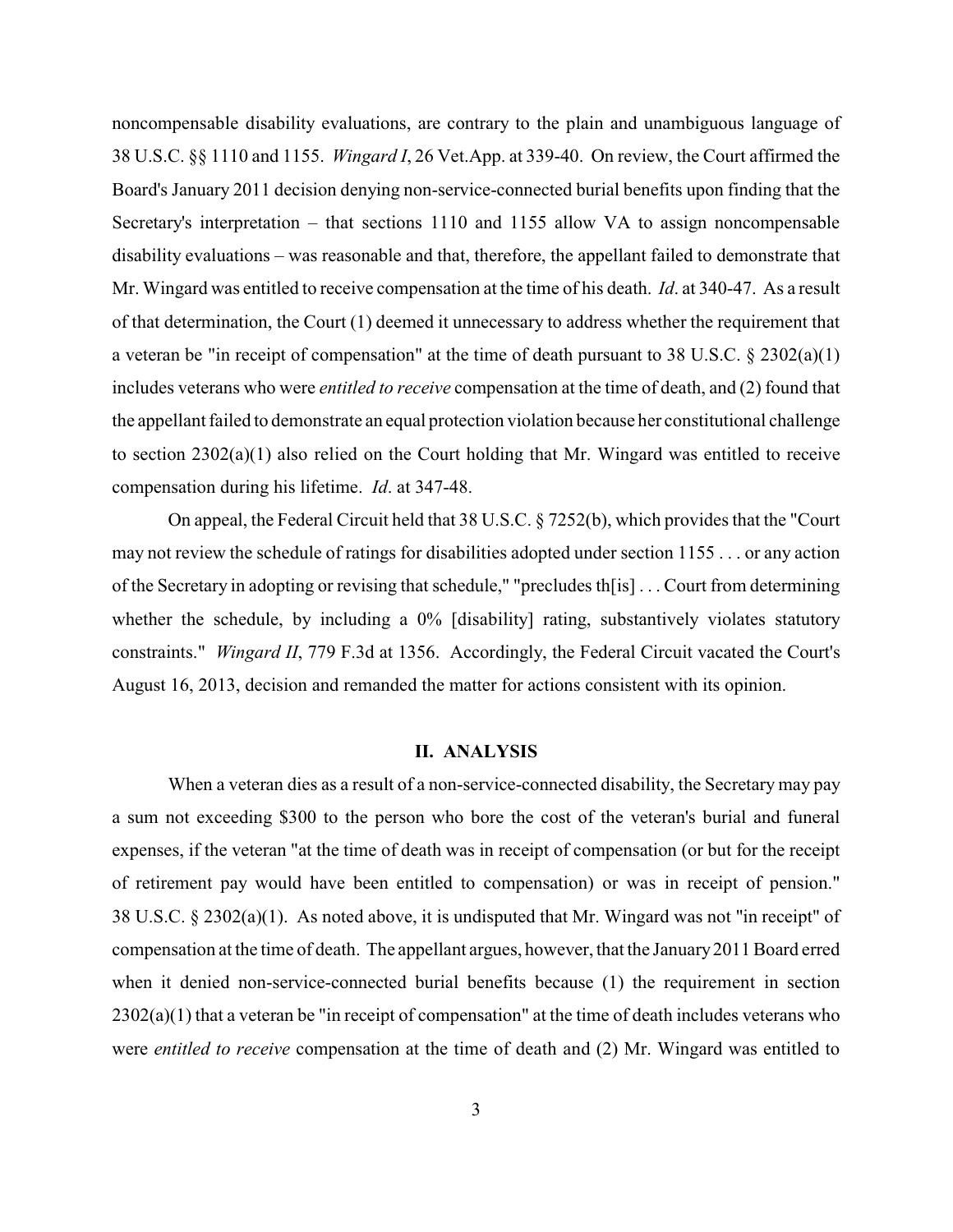receive compensation at the time of his death, because he was assigned a noncompensable evaluation for his service-connected disability despite the plain and unambiguous language of 38 U.S.C. §§ 1110 and 1155 prohibiting such an evaluation.

In *Wingard I*, our August 2013 opinion, we rejected the Secretary's broad interpretation of section 7252(b) and *Wanner v. Principi*, 370 F.3d 1124 (Fed. Cir. 2004), as precluding this Court from reviewing the scope of 38 U.S.C. § 1155 and whether the Secretary exceeded statutory authority. Instead, drawing upon the underlying facts and issues in cases that held that section 7252(b) precluded judicial review of the content of the rating schedule, we distinguished the appellant's challenge from challenges that sought review of what should be a disability or the appropriate rating to be assigned a particular disability. *See*, *e.g.*, *Wanner*, 370 F.3d at 1131 (holding that the Court lacked jurisdiction to review whether Diagnostic Code 6260, which limited disability compensation to tinnitus caused by trauma, conflicted with 38 U.S.C. § 1110's mandate requiring the Unites States to pay compensation "to any veteran thus disabled" and concluding that such review was "indistinguishable from the review of what should be considered a disability"); *Byrd v. Nicholson*, 19 Vet.App. 388, 394 (2005) (Court lacked jurisdiction to hear appellant's challenge that periodontal disease should constitute a disease for VA compensation purposes); *see also Martinak v. Nicholson*, 21 Vet.App. 447, 452 (2007) ("[T]he rating schedule consists only of those regulations which establish disabilities and set forth the terms under which compensation shall be provided.").

The Federal Circuit disagreed with the distinction the Court drew, and held that the appellant's challenge to the Secretary's implementation of section 1155 is beyond this Court's jurisdiction and may only be reviewed through a direct challenge to the Secretary's rulemaking under 38 U.S.C. § 502. *Wingard II*, 779 F.3d at 1355-57. With great respect for our superior court, it is <sup>1</sup>

 $\frac{1}{1}$  However, Rule 47.12(a) of the Federal Circuit's Rules of Practice substantially limits the time to seek direct review of VA regulations under section 502. Rule 47.12(a) provides that "[a]n action for judicial review under 38 U.S.C. § 502 of a rule or regulation of the Department of Veterans Affairs must be filed . . . within 60 days after issuance of the rule or regulation or denial of a request for amendment or waiver of the rule or regulation." FED. CIR. R. 47.12(a). Accordingly, although the Veterans' Benefits Improvement Act of 2008, Pub. L. No. 110-389, Title 1, § 102, 122 Stat. 4145, 4148 (2008), amended section 502 to remove the prohibition on the Federal Circuit's direct review of the rating schedule, the Federal Circuit's rule appears to isolate regulations promulgated prior to the 2008 amendment as well as any regulation older than 60 days. Consequently, it is difficult to envision when, if ever, the appellant's argument that section 1155 prohibits the assignment of 0% disability ratings may be raised to the Federal Circuit under 38 U.S.C. § 502.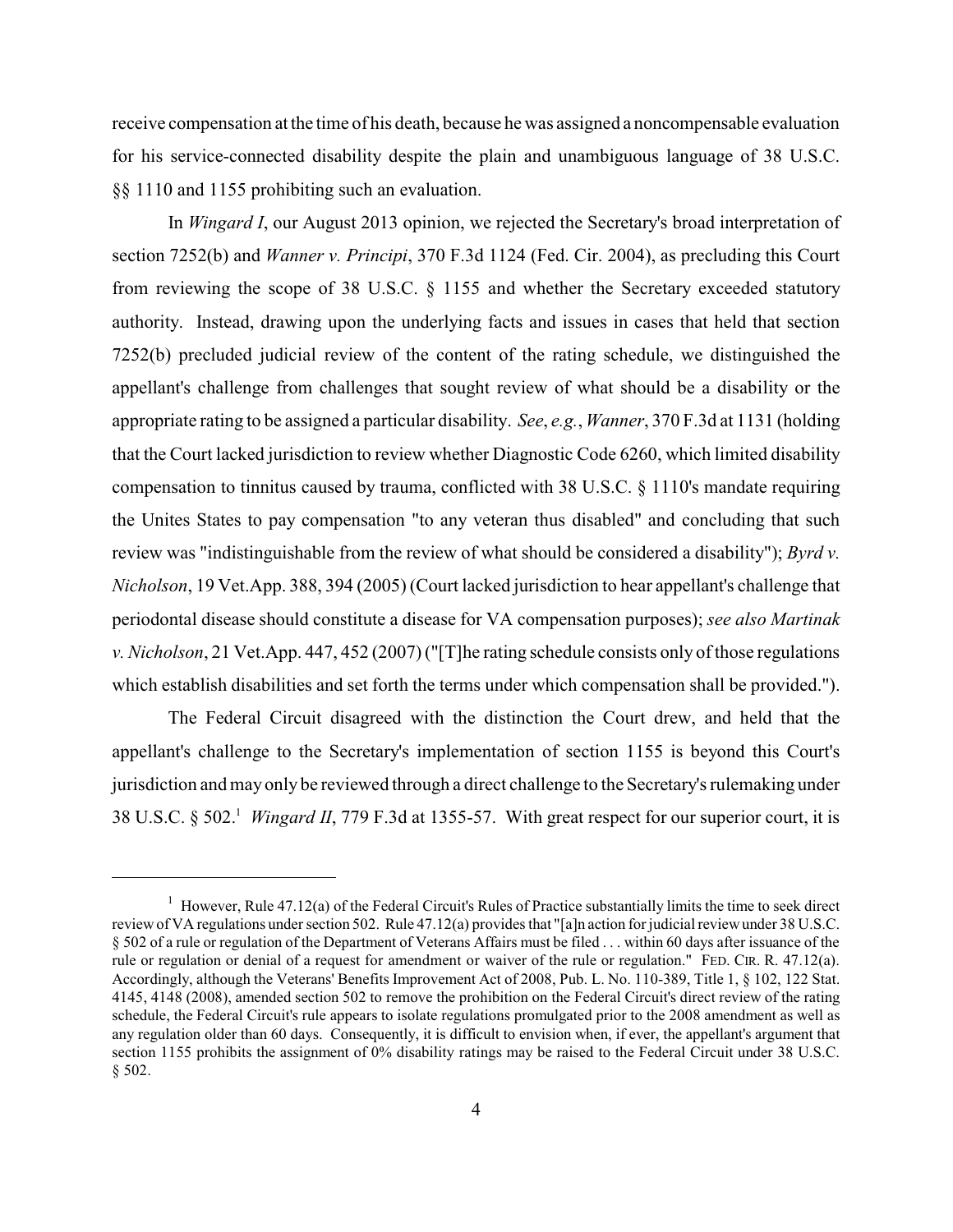perplexing how it might be that Congress, in removing the splendid isolation in which VA regulations existed until the passage of the Veterans'Judicial Review Act (VJRA) of 1988, intended to preclude judicial review by this Court of whether actions taken by the Secretary exceed statutory authority. Unquestionably, Congress was concerned that the onset of judicial review could result in piecemeal review of individual rating classifications in the rating schedule and, therefore, carved out a limited exception to protect the rating schedule from judicial review. *See* H.R. REP. 100-963, 100th Cong., 2d Sess. (1988), *reprinted in* 1988 U.S.C.C.A.N. 5782, 5810. The Court is cognizant of that concern and recognizes the Secretary's expertise in determining whether an injury or disease is a disability for purposes of laws administered by VA and the average impairment in earning capacity caused by varying levels of disability. *See, e.g.*, 38 U.S.C. § 546 (establishing within the Department an Advisory Committee on Disability Compensation to advise and consult with the Secretary with respect to the maintenance and periodic readjustment of the schedule); S. REP. 110- 449, at 64 (2008), *reprinted in* 2008 U.S.C.C.A.N. 1722 (noting the Secretary's position that "[e]stablishing the criteria for rating disabilities and the rates of compensation payable under those criteria depends on gathering and analysis of medical facts, matters of technical and medical judgment, including judgment about what disabilities and levels of disability should be included in the schedule").

Here, however, the appellant argues that section 1155 of title 38, U.S. Code, which clearly lays out 10 specific grades of disability "upon which payments of compensation shall be based, namely, 10 percent, 20 percent, 30 percent, 40 percent, 50 percent, 60 percent, 70 percent, 80 percent, 90 percent, and total, 100 percent," does not authorize the Secretary to assign a 0% disability rating for service-connected disability. The appellant does not seek to alter the substance of the Secretary's regulations relating to a particular disability or second guess the Secretary's absolute discretion to determine what warrants one of the 10 disability ratings authorized by section 1155. Indeed, what if the Secretary were to adopt a schedule authorizing a 15% or 17% disability rating, clearly contrary to the plain language of section 1155? How could such a blatant violation of the clear wording of a statute be beyond our jurisdiction? *Compare* 38 U.S.C. § 7252(b) with § 7261(a)(1); *compare also* S. REP. 110-449, at 64 (noting the Secretary's position that "Congress intended that no court should substitute its judgment for the Secretary's as to what rating a particular